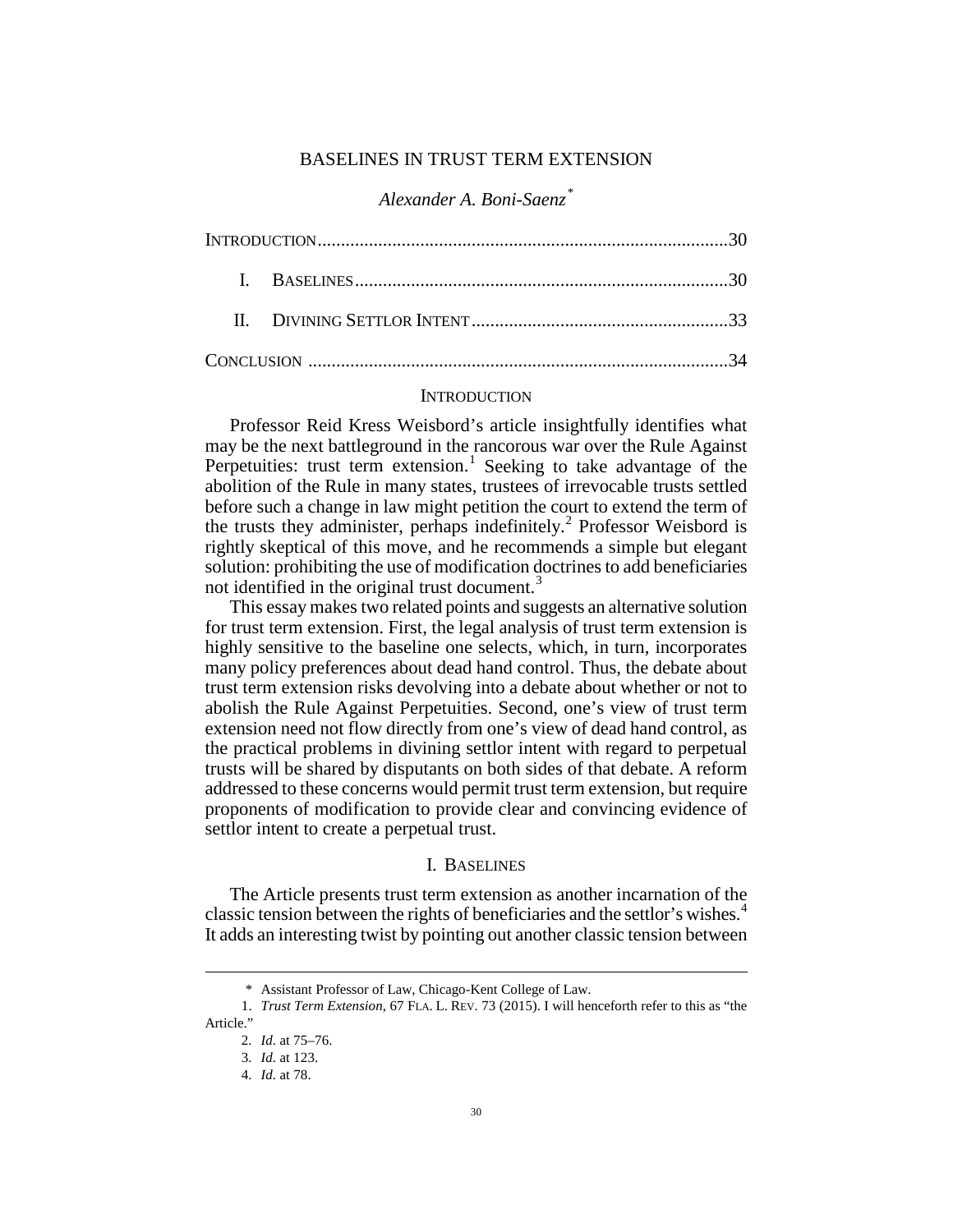beneficiaries and trustees, who have much to gain in trustee fees from trusts that will exist in perpetuity.<sup>[5](#page-1-0)</sup> Setting itself up as pro-beneficiary, the Article's first and primary argument against trust term extension highlights the harm to existing beneficiaries from the practice: it "would force residuary beneficiaries who would have received an outright distribution under the original instrument to accept a less valuable lifetime interest under the modified trust."[6](#page-1-1)

Trust term extension certainly impairs existing beneficiaries' interests, but it would also provide concrete benefits to future potential beneficiaries who would be added to the trust. The loss experienced by existing beneficiaries' through the conversion of their interests into a different and less valuable form is their successor beneficiaries' gain. Thus, these groups have interests that are in direct conflict with each other. What makes this situation different from other successive beneficiary conflicts, however, is that these future beneficiaries do not exist (yet), and trustees thus owe them no duties.[7](#page-1-2) But this theoretical tension still reveals that "beneficiaries" are not necessarily a singular class, existing in opposition to either the settlor or the trustee. Some subset of potential beneficiaries might find common cause with settlors who want perpetual trusts or trustees who want to convert the trusts they administer into them.

Recognizing this theoretical conflict between classes of beneficiaries is significant because it exposes the implicit choice of baseline in the Article's legal analysis.<sup>[8](#page-1-3)</sup> The baseline used is the current state of affairs, or the trust instrument as written. The Article's second argument against trust term extension makes this explicit, in reasoning that the equitable deviation doctrine typically only considers what is contained in the finally executed trust instrument, rather than "entertain[ing] a reconsideration of the settlor's original intent."[9](#page-1-4) In this context, the trust instrument incorporates a definite end point as the trust must comply with the Rule Against Perpetuities. Thus, it also incorporates a policy preference in favor of restrictions on dead hand control embodied in some form by the Rule. A particular type of legal analysis follows. The beneficiaries identified in the trust document are presented as possessing the entitlement to trust assets in a certain form, and change in that status quo brings them harm.

 <sup>5.</sup> *Id.* at 87–88.

<sup>6.</sup> *Id.* at 95–96.

<span id="page-1-2"></span><span id="page-1-1"></span><span id="page-1-0"></span><sup>7.</sup> The most relevant duty may be the duty of impartiality, requiring the trustee give "due regard to the beneficiaries' respective interests." UNIF. TRUST CODE § 803 (2000).

<span id="page-1-4"></span><span id="page-1-3"></span><sup>8.</sup> *See* Jack M. Beermann & Joseph William Singer, *Baseline Questions in Legal Reasoning: The Example of Property in Jobs*, 23 GA. L. REV. 911, 914 (1989) ("The starting points—or baselines—for legal argument help explain outcomes."); Cass R. Sunstein, *Lochner's Legacy*, 87 COLUM. L. REV. 873, 902–03 (1987) (analyzing how using the common law as a baseline affects one's constitutional analysis).

<sup>9.</sup> Weisbord, *supra* note 1, at 97.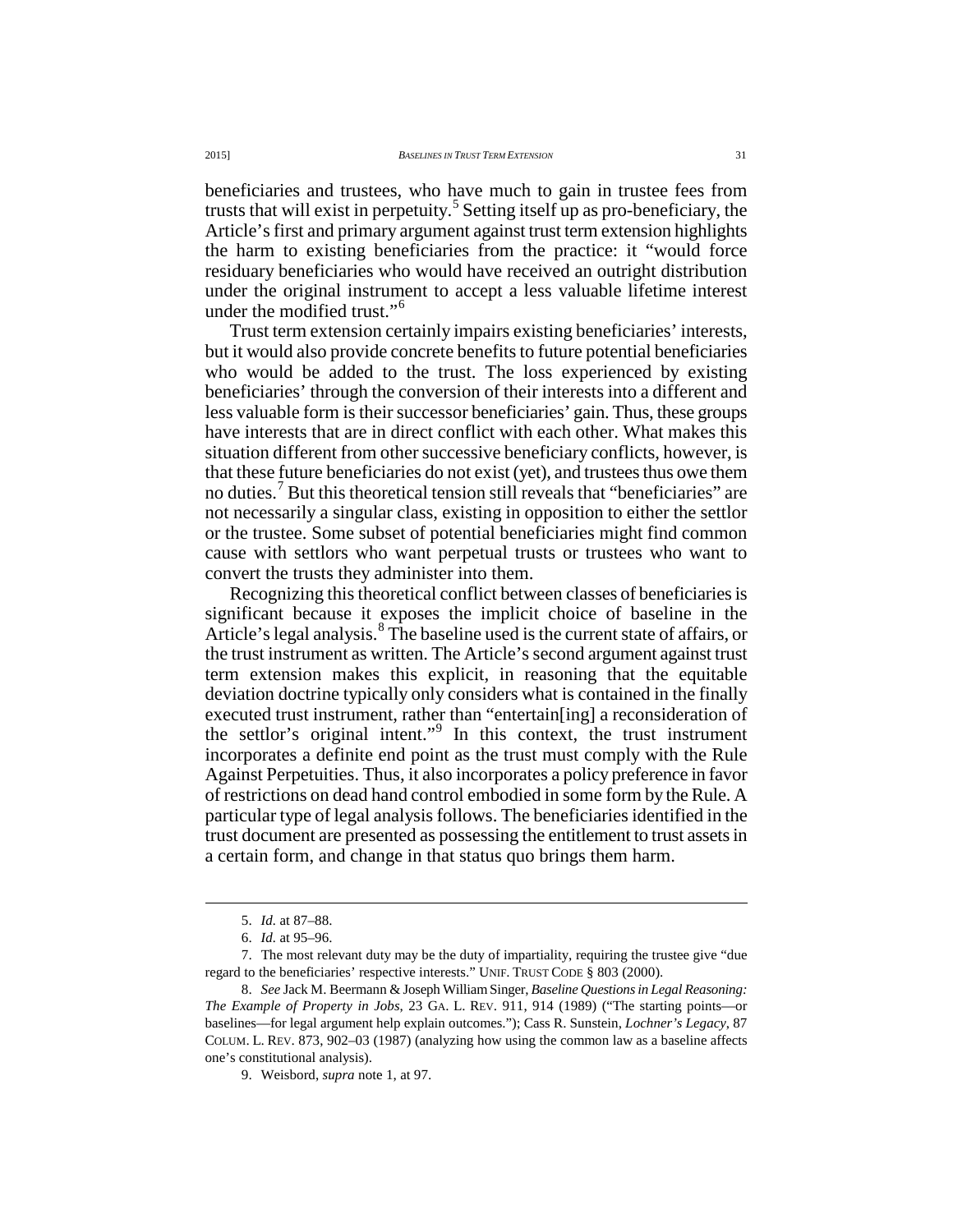#### 32 *FLORIDA LAW REVIEW FORUM* [Vol. 67

This baseline is a reasonable one, but it is not the only one. What if, instead, we use the settlor's intent as the baseline?<sup>[10](#page-2-0)</sup> Some nontrivial portion of settlors would likely have desired to create perpetual or near-perpetual trusts.<sup>[11](#page-2-1)</sup> Thus, the preferred trust of many settlors is one in which many generations of beneficiaries would be represented, instead of the truncated trust that was required by the more restrictive law at the time of the trust's creation. Under a baseline of settlor intent, and assuming the settlor wanted a perpetual trust, the entitlement to trust assets belongs not only to the beneficiaries identified in the trust document, but also to future beneficiaries who were not permitted into that document because of the

Rule Against Perpetuities. In this framing, trust term extension becomes an important corrective. The trust reverts back to its ideal form as imagined by the settlor, restoring to all those beneficiaries benefits to which they were denied by laws restricting dead hand control to an arbitrary number of years.

Thus, the choice of baseline affects the legal analysis, and the choice of baseline likely reflects a set of normative priors about dead hand control.<sup>1</sup> This makes the discussion over trust term extension largely derivative of the debate over the Rule Against Perpetuities. This point occasionally bubbles to the surface, for instance in the Article's third argument against trust term extension: "modifying a trust to create new beneficial interests for future generations of the settlor's descendants undermines the trust law requirement of a definite, ascertainable beneficiary."<sup>[13](#page-2-3)</sup> The lack of an ascertainable beneficiary is a problem with legally permitting perpetual trusts at all rather than being a problem with allowing trust term extension *per se*.

<span id="page-2-0"></span> <sup>10.</sup> This is also not an unreasonable starting point. *See* RESTATEMENT (THIRD) OF PROPERTY: WILLS AND OTHER DONATIVE TRANSFERS § 10.1 (2003) ("The controlling consideration in determining the meaning of a donative document is the donor's intention. The donor's intention is given effect to the maximum extent allowed by law."). The Article does consider arguments that use a baseline of settlor intent. *See* Weisbord, *supra* note 1, at 94–95. However, after considering the arguments against trust term extension, it rather quickly concludes without further argument that "[o]n balance, the arguments against trust term extension would seem to greatly outweigh those in favor." *Id.* at 99.

<span id="page-2-1"></span><sup>11.</sup> *See* Robert H. Sitkoff & Max M. Schanzenbach, *Jurisdictional Competition for Trust Funds: An Empirical Analysis of Perpetuities and Taxes*, 115 YALE L.J. 356, 362 (2005) (noting that settlors have taken their trust business to certain states that have abolished the Rule Against Perpetuities).

<span id="page-2-3"></span><span id="page-2-2"></span><sup>12.</sup> Part IV of the Article could be seen as an argument about which baseline to select, by seeing which trend, towards or away from dead hand control, is dominant. With significant movement in both directions, though—from the abolition of the Rule Against Perpetuities on the one hand to the evolution of various trust doctrines on the other—it is hard to establish a clear winner in this exercise.

<sup>13.</sup> Weisbord, *supra* note 1, at 97–98.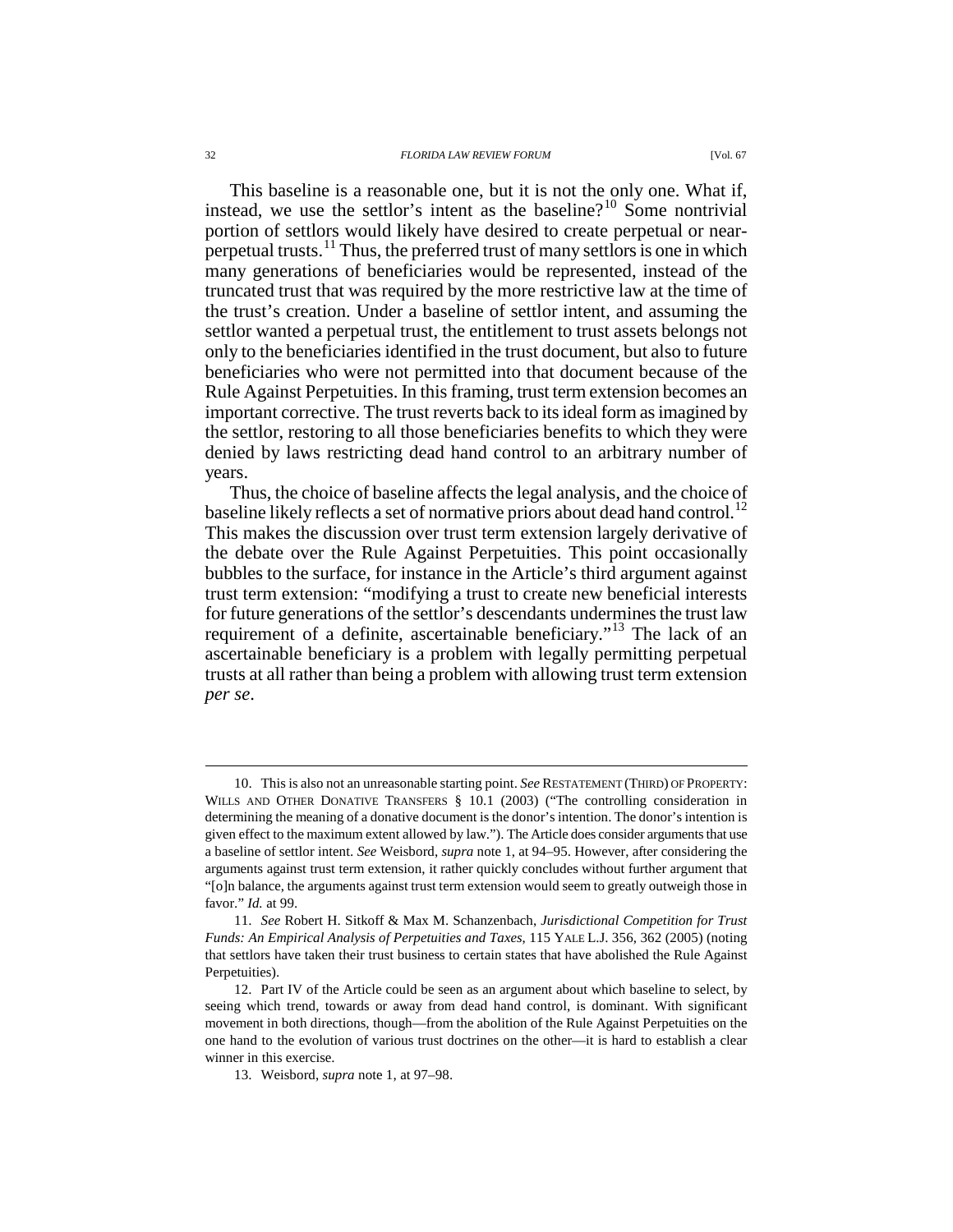### II. DIVINING SETTLOR INTENT

Must one's view of trust term extension flow directly from one's normative view of the Rule Against Perpetuities and dead hand control? Not necessarily. The Article's last argument against trust term extension presents a way out: "applying equitable deviation in this context would present a significant risk of misinterpreting the settlor's intent, particularly in cases where the settlor is deceased or incapacitated."<sup>[14](#page-3-0)</sup> In other words, it might be difficult to determine with certainty whether a settlor actually wanted a perpetual trust at all. The entity responsible for bringing the question before the court—the trustee—is seriously conflicted on that very issue. This argument emphasizes practical concerns about the implementation of trust term extensions.

The Article endorses a reform that would prohibit the addition of beneficiaries not identified in the original trust document through trust modification doctrines.<sup>[15](#page-3-1)</sup> This reform has much to recommend it, most notably its ease of implementation. It is also theoretically justified, if one has a normative preference for restrictions on dead hand control. It may not be appealing, however, to those who are either in favor of perpetuities reform or ambivalent about it. These groups may still not favor unrestricted trust term extension, given the practical difficulties of determining settlor intent, but they may be open to it.

A more modest reform might be attractive to all of these constituencies, creating a form of overlapping consensus. Instead of prohibiting trust term extension altogether, one could merely require clear and convincing evidence of settlor intent to create a perpetual trust before permitting trust term extension under modification doctrines. This heightened evidentiary standard would put the burden of proving settlor intent on the proponent of trust term extension. In addition, it is an approach that is consistent with how both the Uniform Probate Code and the Restatement deal with the analogous area of reformation of wills.<sup>[16](#page-3-2)</sup> The rationale that applies to reformation also applies here:

Tilting the risk of an erroneous factual determination in this fashion is appropriate because the party seeking reformation is seeking to establish that a donative document does not reflect the donor's intention. This tilt also deters a potential plaintiff from bringing a reformation suit on the basis of insubstantial evidence.

 <sup>14.</sup> *Id.* at 98–99.

<sup>15.</sup> *Id.* at 123.

<span id="page-3-3"></span><span id="page-3-2"></span><span id="page-3-1"></span><span id="page-3-0"></span><sup>16.</sup> *See* UNIF. PROB.CODE § 2-805 (2008, as amended 2010) (adopting a clear and convincing evidentiary standard for reformation of even unambiguous terms in wills); *see also* RESTATEMENT, *supra* note 10, at § 12.1 (2003).

<sup>17.</sup> *Id.* at § 12.1 cmt. e (2003).